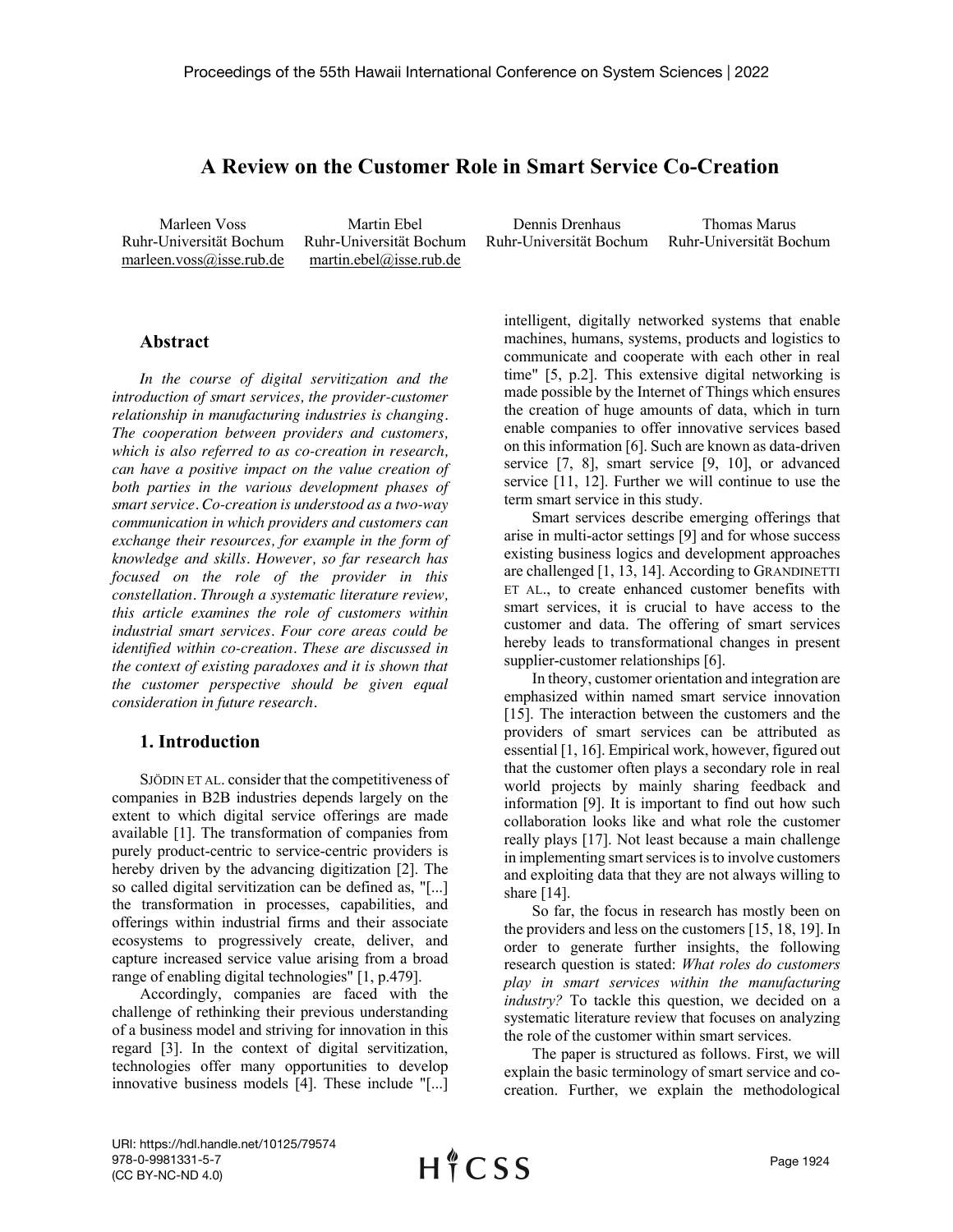approach of our review. In the following, the results in form of four identified categories will be presented. These will be discussed afterwards.

# **2. Related Works**

### **2.1. Smart Service**

WÜNDERLICH ET AL. refer to technology-based services that involve a high level of active participation by providers and customers (e.g. remote diagnosis and repair of equipment) as "smart interactive services" [20]. Despite this further generic view, we follow DREYER ET AL. [19] who define smart service as "individual, highly dynamic and qualitybased service solutions that are convenient for the customer, realized with field intelligence and analyses of technology, environment and social context data (partially in real-time)" [19, p.57]. Further they consider that smart services can be divided into the life phases of design, transition, operation and improvement, as well as a strategic component. Such classification may also be helpful to examine the role of the customer and is thereby used within our analysis.

Smart services are created in the context of smart service systems that allow continuous data collection and analysis based on resources for sensing and computing within networked people and things to offer the opportunity of wireless communication and value co-creation [10, 21]. Smart services are strategically important in both B2B and B2C [21]. However, since these two approaches differ from each other in their environment, a differentiated view is necessary [22]. In our article we focus on the B2B industry.

BEVERUNGEN ET AL. [10] consider that smart products play a mediating role between the providers and the customers. Furthermore, they consider the interaction between different actors, objects or organizations as an important basis for smart services.

Within smart services, not only the digitized environment, also the nature of the provider-customer relationship changes [13]. KAMALALDIN ET AL. further emphasize the important factor of interaction between providers and customers [15]. Due to the changes in the provider-customer relationship, SJÖDIN ET AL. [1] also believe that providers and customers must be responsible for many new and more active roles. In terms of the life cycle of smart services, providers and customers interact closely [10] and share their knowledge and important information for the purpose of possible improvement opportunities [19]. The interaction can take place in different phases and differ in nature. A distinction can be made between direct interactions (for example, feedback by customers) and indirect interactions (for example, data release by customers) [19].

The collaborative and close cooperation with other actors, and significantly also with the customer, for the development and creation of new value propositions, but also for the creation of values, is understood in academia as co-creation [23].

## **2.2. Different Lenses on Co-Creation**

In the past, customers were often offered products or services for sale which the providers largely developed themselves. The co-creation approach changes this relationship between providers and customers in that customers can exert more influence on the value of the product or service by interacting with the providers [23]. In the following sections, different approaches of understanding co-creation are presented.

One of the first research approaches dealing with co-creation was developed by PRAHALAD AND RAMASWAMY [24, 25]. They see customers as an important component in the creation of value within a company. This is because the interaction between the customers and the offering companies means that the customers' experiences can make a significant contribution to value creation. Companies should move away from their product-centric view and place more emphasis on customer experience. Further, companies are meant to have the duty to rethink and to involve customers in the value creation process. By interacting with them, the company is able to create added value for customers [24]. In this regard, companies are able to create competitive advantages over companies that operate differently [25].

Another possibility of co-creation describes the so-called "customer co-creation", which can be used to develop innovative products and services. Customer co-creation is defined as a communication process between service providers and customers that aims to better understand customer needs [26]. In the context of innovative service development, we can also speak of collaboration, which also uses the interaction of providers and customers to be able to develop innovative services [27]. Companies can design new ideas through this collaborative cooperation by considering customers as an important external resource [27].

Moreover, co-creation is often considered in research within the framework of the servicedominant logic (SDL). It is considered "foundational to service science and to the study of value-creation in service systems" [18, p. 146]. It does not view service providers and customers as two opposing parties, but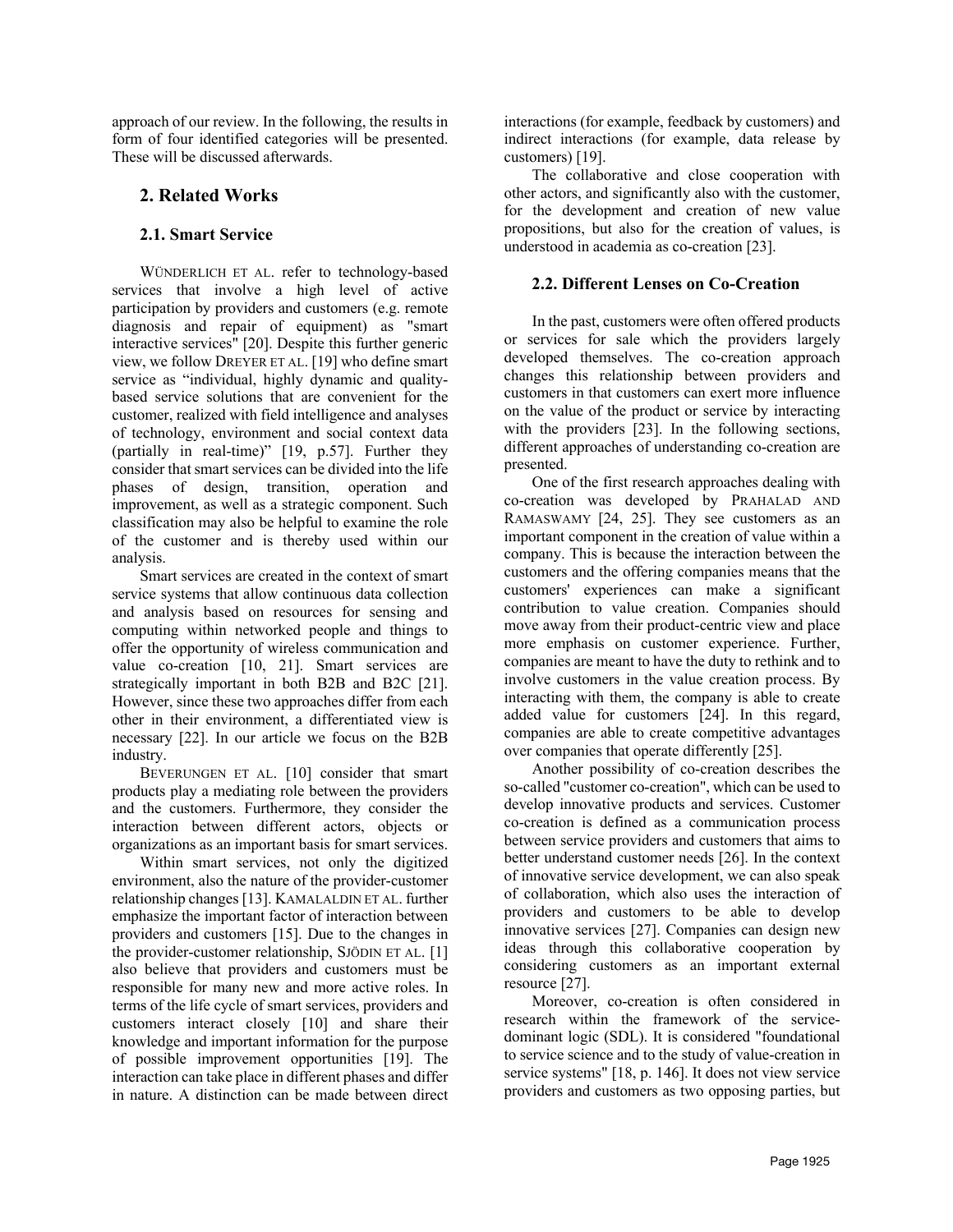focuses on the interaction between them. By exchanging their respective resources in the form of skills and knowledge, the providers and customers can jointly create value for themselves or other beneficiaries [28]. SDL is based on the "value-in-use" idea and thus contrasts with the traditional view, which is called "goods-dominant logic" and is based on the "value-in-exchange" idea [29].

#### **2.3. Drawbacks of Co-Creation**

Co-creation does not always have a positive effect on development of services and also entails risks and negative aspects [1, p.480]. In "The dark side of customer co-creation: exploring the consequences of failed co-created services" written by HEIDENREICH ET AL. the negative sides of co-creation in the development and provision of services are highlighted [30]. In principle, service failures can never be completely ruled out. However, due to the high level of customer participation and the effort involved, customer expectations are at a high level. For this reason, a service error can trigger a correspondingly higher level of dissatisfaction on the customer side. HEIDENREICH ET AL. confirm the hypothesis that "in the case of service failure, customers using services high on co-creation will be less satisfied than customers using the same service low on co-creation." [30, p.281]. According to this hypothesis, customers with a high co-creation rate and a successful service are more satisfied than customers with a low cocreation rate. However, a service failure conversely leads to these customers being less satisfied with the service than customers with lower co-creation shares. In the case of a service error with a high co-creation share, however, customers feel a certain responsibility to rectify this error. In contrast, customers who were hardly involved in the provision try to shift responsibility to the service providers and expect the error to be rectified by the respective company. SJÖDIN ET AL. [1] also see the risks in co-creation, that the relationship between the actors involved can be negatively affected and the role assignments of the actors can lead to conflicts.

As explained at the beginning, it is not possible to determine a universally valid definition of co-creation, since there are different ways of looking at this topic depending on the authors. Nevertheless, commonalities can be identified by means of the cocreation approaches described above. At their core, they all describe a type of joint interaction between different actors. An important aspect within this interaction is also the exchange of knowledge and skills, which makes it possible to generate the value defined in advance.

The extent to which customers can ultimately be involved in the value creation process is also interpreted in different ways. The co-creation approach is used in today's literature for many areas in daily life and serves to describe different actors and their collaborative cooperation [31]. In the context of innovative service and product development, cocreation is increasingly seen as an important approach to optimize the quality of offerings [27, 32]. Customers are expected to play a more important role in this process so that the focus should not only lie on providers. This development is now also increasingly evident in digital servitization and is being researched more and more [1, 11, 15, 20].

#### **3. Method**

A systematic literature review, following the methodology described by TEMPLIER AND PARÉ [33], will be used to answer the research question. Basically, three main phases can be distinguished in a systematic literature search. These are divided into planning, conducting and reporting. In the planning phase, a research question and a concept should first be created, on the basis of which the research can then be carried out. For our planning phase, we used the framework of VOM BROCKE ET AL. [34] and classified our procedure within their framework.

Our process of systematic literature research can be classified as sequential, based on bibliographic databases, representative and as a keyword search. This becomes visible in Table 1 by means of the fields with a grey background.

| <b>Process</b>   | Sequential                       |                            | Iterative |                   |  |  |  |
|------------------|----------------------------------|----------------------------|-----------|-------------------|--|--|--|
| <b>Sources</b>   | Citation<br>indexing<br>services | Bibliographic<br>databases |           | Publications      |  |  |  |
| Coverage         | Compre-<br>hensive               | Represen-<br>tative        |           | Seminal works     |  |  |  |
| <b>Technique</b> | Keyword<br>search                | <b>Backward</b><br>search  |           | Forward<br>search |  |  |  |

**Table 1: Literature review planning [34]**

In the subsequent implementation phase, all relevant research contributions are searched for and selected. Subsequently, these are to be evaluated according to their quality and the most important findings are to be extracted from them in order to be subsequently analyzed as well as synthesized [33].

For better comprehensibility of the systematic literature search, the search process for selecting relevant research articles was documented. The initial focus was on the selection of databases and the subsequent definition of the search algorithm. Due to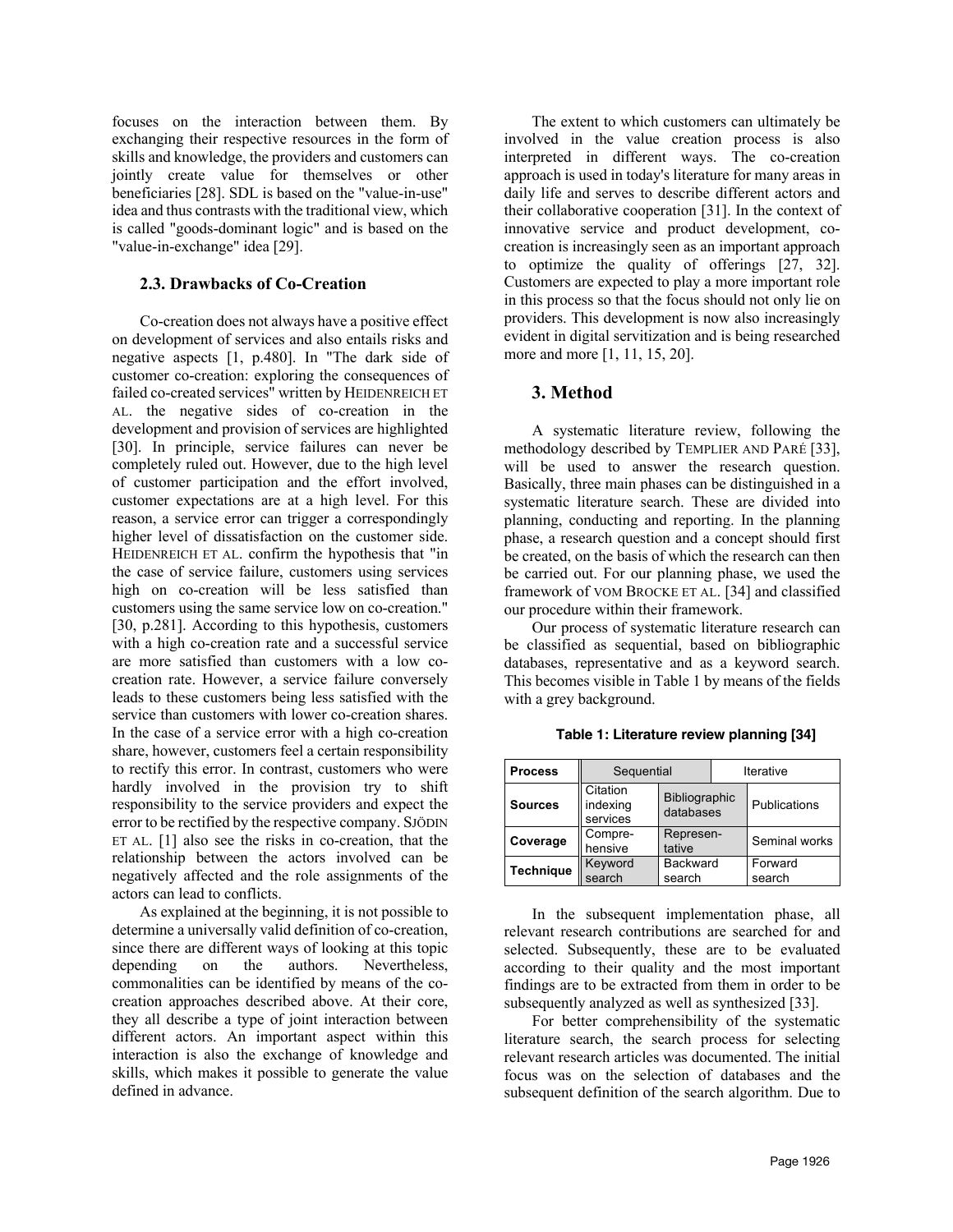the large number of different databases, it was decided in this systematic literature search to focus on the three large and well-known databases "Scopus", "Web of Science" and "Ebscohost".

Our research procedure is shown in Figure 1. We searched in the databases using the keywords "(smart service\* OR advanced service\* OR digital servitization\*) AND (customer\* OR user\* OR consumer\*)".

The terms above best represent the synonyms and terms used in the context under review. Further additions such as beneficiary did not lead to any further results, which is why it was not integrated.

Our search in the Scopus, Web of Science and Ebscohost databases led to an initial aggregated number of over 2000 contributions (Figure 1).



**Figure 1: Conducted literature review**

We then filtered out duplicates and non-academic sources. In addition, we focused on the B2B manufacturing industries and verified that the articles made references to the role of the customer. Publications on the topic of healthcare, smart cities or smart grid were excluded. This led to 48 publications for full-text analysis. For the full text analysis, we coded the articles using MAXQDA software. We inductively coded respective contents focused on the role of the customer in smart service. We also coded deductively the respective lifecycle phase, based on DREYER ET AL. [19], which was considered in corresponding papers.

Within coding we reviewed to what extent the articles had a focus on the role of the customer. Three asterisk (\*\*\*) mean a very clear and distinct focus on the customers role, one asterisk means that the role of the customer is only superficially described. Papers that did not thematize the role of the customer at all were already removed in the literature search. The result is marked in Table 3 in the Appendix.

After initially coding all segments relevant to our research question, we used the visualization tool of MAXQDA to rearrange and cluster found customer roles visually. We thereby tried to find consensus by discussing the roles and develop superordinate categories. This procedure resulted in the thematic focal points (categories) described in the following chapter.

#### **4. Results**

It was found that the role of the customer is not clearly defined in the literature on smart services. Nevertheless, it should be noted that the customer played an omnipresent role in the papers examined.

It was noticeable that even if the customer is seen as an important actor in smart service value creation, the subject matter is frequently addressed from the provider's point of view. "The importance of involving customers in the design and delivery of services – that is, co-creating services based on customers' needs instead of on only what providers believe they can offer" [35, p.640] The dedicated customer perspective is only taken by few papers. For example, Story et al., who explicitly addresses the role of the customer as well as the role of the provider [11].

When evaluating and assigning the phases, it is noticeable that a large part of the customer's role is in the design and operations phase. Fewer articles deal with the strategic consideration of the customer's role (Table 3).

Due to the coding procedure we came up with four categories that have been addressed in relation to the role of the customer. Namely these are (1) *collaboration*, (2) *change*, (3) *integrate and build capabilities*, (4) *balancing*. Further we will give examples and descriptions for each category.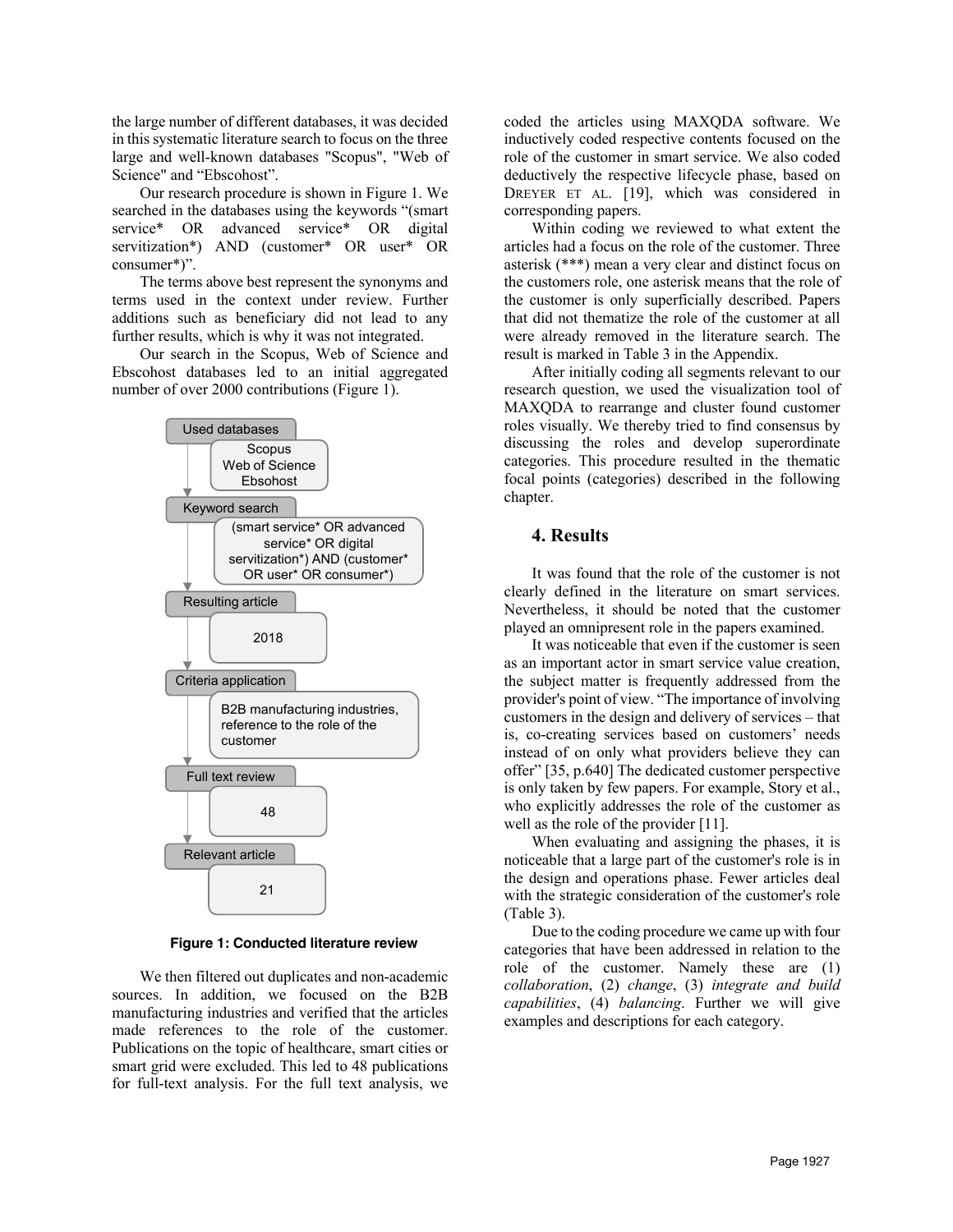#### **4.1. Collaboration**

The first essential point in the analysed articles is the *collaboration* between the customer and the provider. Collaboration must be thought of in a new form and lived with the customer. Different forms of collaboration became clear in the elaboration. The aggregation of the construct collaboration consists of several sub-categories and thus of different perspectives on collaboration. For us, collaboration in this context means both the establishment of a sustainable and stable relationship and the integration of the customer into the supplier's development and design processes. The customer can act as an informant, user or prosumer, among other things. Prosumer in this context means "[…] that customers will participate in the design of something that they will later consume [...]", so they are producer and consumer [35, p.635].

SJÖDIN ET AL. see a transformation in the nature of the interaction between customer and provider [1]. This is changing from a transactionalbased to a relationship-based collaboration. WÜNDERLICH ET AL. conclude in their paper that "collaboration beliefs (as reflected in willingness to collaborate, perceptions of role clarity, guidance and self-efficacy) positively influence the user´s attitudinal and behavioral responses to smart interactive services" [20, p.13].

The exchange of information and data is also an essential part of collaboration in our investigation. The customer, as a user, can also become an informant and creates and evaluates value in use. By sharing information and providing access, the provider gains knowledge about the customer so that the services can be tailored to the client. In addition, the provider can use insights from the data for further development [7].

#### **4.2. Change**

Another important aspect that emerged from the analysis is the topic of change. This includes aspects such as an open mind, new forms of cooperation, trust and customer orientation.

On the one hand, this means that the customer organisation has to realign and adapt in terms of its processes, culture, mindset and traditions. On the other hand, the provider also needs to understand the culture and habits of the customer and consider how to better tailor the service to the customer [36]. More and more providers see customer involvement as a way to generate new service ideas or to improve and enhance existing services[37]. In order to implement and shape these new forms of cooperation and the changed mindset, building trust between customer and provider is an essential component. Especially with regard to information and data exchange, trust increases the willingness to share and provide it [15].

"The need to become immersed in customer. processes is clearly evident, though the extent to which the customer is willing to allow this varies depending, again, on the context and access to decision-makers " [17, p.18].

In general, the aspect of change is understood as the willingness to adapt the processes and the way of thinking on the part of both the supplier and the customer. In this context, the adaptation of technologies and the willingness to invest on the part of the customer also play a decisive role.

"In terms of digital technologies in the foundational phase of the relationship, partners are likely to jointly invest in building digital systems for customer operations. For example, companies often described initial efforts to install sensors or to connect a fleet of machines as key enablers of the digital transformation" [15, p.9].

#### **4.3. Integrate and Build Capabilities**

The third category was the integration, but also the building of capabilities. "Capabilities need to be interactively developed between the customer and the manufacturer" [36, p.1076]. Authors emphasized that both, providers and consumers, must agree on projects and contribute resources and capabilities to develop or provide smart services. "Another aspect stressed by respondents is the importance of sharing risk and reward between provider and customer. Since digital services often involve the provider taking on responsibility for operation of the equipment" [16, p.9]. This requires negotiating contracts and demonstrating commitment from the various parties. There is also talk of the need to convince customers. "Establishing platforms to engage customers. All case firms establish various platforms to engage customers and proactively involve customers in the valuecreation process" [37, p.326].

#### **4.4 Balancing**

In addition to building capabilities, however, some articles also warn of a dependency relationship. Statements on this were summarized in the fourth category under *balancing* control. Even though only a few authors talk about this, it was included because it reveals important insights about the attitude and role of the customer. The authors noted here that the custo-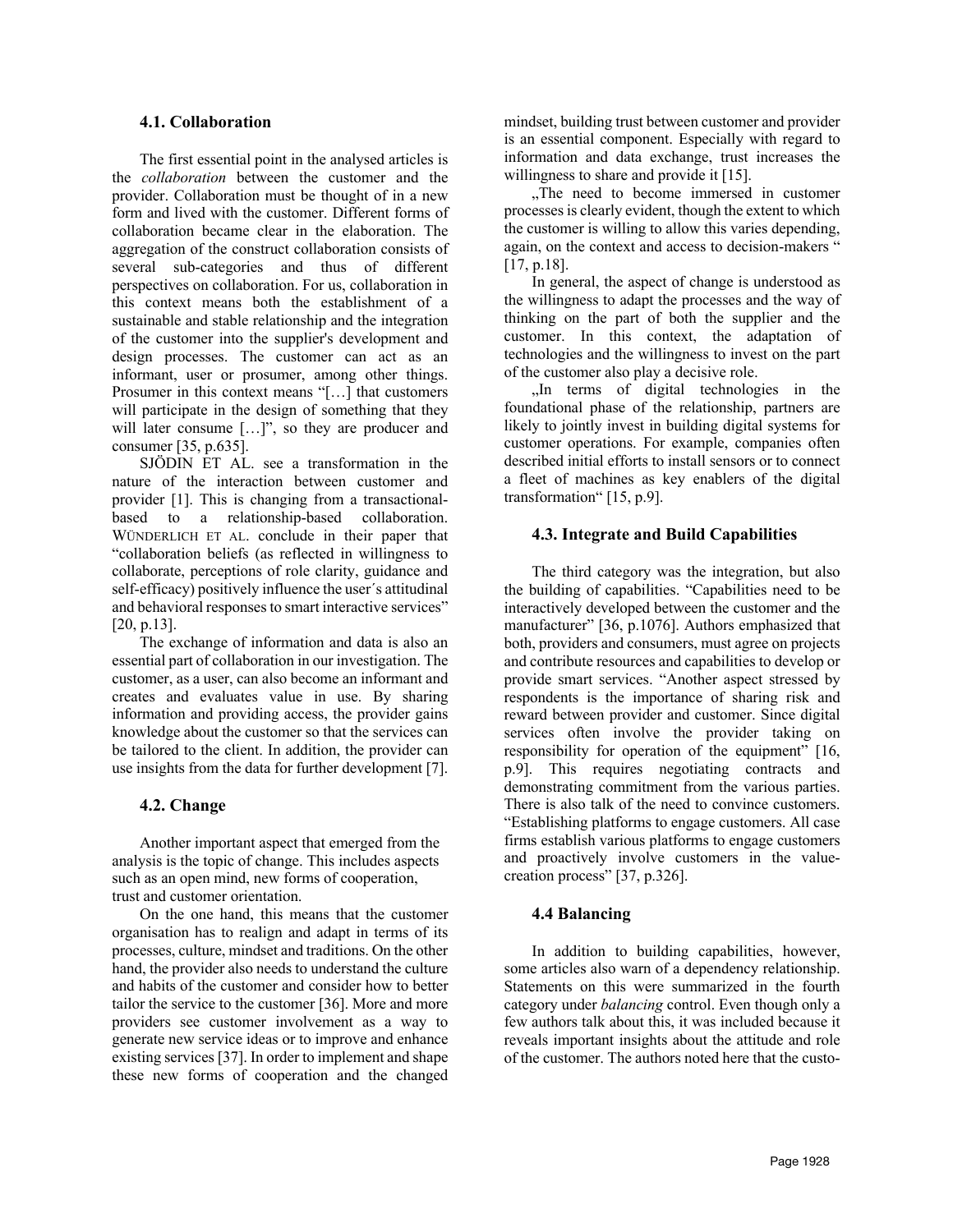| <b>Authors</b>                  | AbuAli<br>ళ<br>Lee | oughlin<br>NeL<br>$\infty$<br>Hu | Lightfoot<br>$\geq$<br>∛<br>Baines | ನ<br>$\overline{b}$<br>Wünderlich | Wünderlich<br>$\infty$<br>Paluch | ನ<br>đ<br>Raja      | ನ<br>$\overline{\mathtt{c}}$<br>Salonen | ಸ<br>$\vec{c}$<br>Story | Jennions<br>ಜ<br>Grubic | ಡ<br>đ<br>Beverungen | ಕ<br>$\vec{c}$<br>Neuhüttler | ನ<br>đ<br>Romero | ಡ<br>$\overleftrightarrow{\textbf{c}}$<br>Alba<br>Ruiz. | Martinsuo<br>ళ<br>Vaittinen | Boldosova | ನ<br>đ<br>Grandinetti | ನ<br>$\overline{b}$<br>Kamalaldin | ನ<br>$\overleftrightarrow{\mathbf{0}}$<br>Schüritz | ಡ<br>$\vec{c}$<br>Shah | ನ<br>$\vec{c}$<br>Sjödin | ಕ<br>ಕ<br>Linde |
|---------------------------------|--------------------|----------------------------------|------------------------------------|-----------------------------------|----------------------------------|---------------------|-----------------------------------------|-------------------------|-------------------------|----------------------|------------------------------|------------------|---------------------------------------------------------|-----------------------------|-----------|-----------------------|-----------------------------------|----------------------------------------------------|------------------------|--------------------------|-----------------|
| Reference                       | $[38]$             | $[37]$                           | $[12]$                             | [20]                              | $[39]$                           | $\overline{7}$<br>ᆖ | $[40]$                                  | $\Xi$                   | $[41]$                  | $\overline{4}$       | $[42]$                       | $[43]$           | 57<br>്                                                 | $[36]$                      | $[44]$    | $\overline{6}$        | $[15]$                            | $\Box$                                             | $[45]$                 | Ξ                        | 6<br>二          |
| Collaboration                   |                    | X                                | X                                  |                                   |                                  | X                   | X                                       | X                       | X                       | X                    | X                            | X                | X                                                       | X                           | X         | X                     | X                                 | X                                                  | X                      | $\mathbf x$              | X               |
| Change                          | X                  | X                                | X                                  | X                                 | X                                | X                   |                                         | X                       |                         | X                    | X                            |                  | X                                                       | X                           | X         |                       | X                                 | X                                                  |                        | X                        | X               |
| Integrate/build<br>capabilities | X                  | X                                | X                                  |                                   |                                  | X                   | X                                       | X                       | X                       |                      | X                            |                  | X                                                       | X                           |           |                       | X                                 |                                                    |                        | X                        | X               |
| Balancing                       |                    |                                  |                                    | X                                 |                                  | X                   |                                         | X                       |                         |                      |                              |                  |                                                         | X                           |           |                       |                                   |                                                    |                        |                          |                 |

**Table 2. Named areas of the customer role in smart service co-creation**

mer still has to remain capable of making decisions. "Consequently, part of the challenge in offering advanced analytical services is to create solutions which allow others (the customer) to develop analytical insights, while ensuring that the providers obtain only limited knowledge" [17, p.14]. To do this, customers should retain resources and skills, for example in dealing with new technologies, but also in being able to see through and evaluate complex contract structures. "It is, therefore, clear that customers need to balance intimacy, and all the benefits that this brings, with careful consideration of key contractual aspects of these relationships, which can be particularly complex" [11, p.10].

## **5. Discussion**

By showing the different roles but also the different understandings of the role of the customer we could give more clarity to the research context of smart service and co-creation as a current research field. Our findings underpin the important role the customer plays, but it is still not clear what this role looks like and how providers should react to it. Literature shows, that the customer is sometimes only seen as a pure informant or an object of consideration, which stands in contrast to the understanding of the SDL.

The state of research on the transformation to a smart service provider shows that the path does not always bring only advantages. It is important to note that although digitization accelerates investment in new technologies and capabilities and the transformation from pure product provider to service provider, it can also have negative effects. In the literature, this is referred to as service or digitization paradoxes. It would be interesting to see whether there are connections between certain roles of the customer and the co-creation practiced and the success or failure of these transformations.

Described disadvantages of co-creation seem to occur especially in standardized services. Particularly in the case of smart services, the literature seems to agree that the involvement of customers in the value creation and development process is indispensable and advantageous. Nevertheless, there is a lack of a more differentiated view of the various roles and an examination of possible factors that can lead to the failure of projects or to a digitalization paradox described above, in which the investments in change do not pay off.

It is often simply postulated that the customer must be integrated and proposed processes assume this collaboration. It would be interesting to examine in future research what advantages the customer has here, or to what extent integration is beneficial or even disadvantageous. Such a view from the customer's point of view is indispensable and research should find a balance in order to see the various stakeholders on an equal footing. So far, there has been a strong focus on the providers. However, customers also have to invest considerable effort in these activities, and it is still unclear how they will be incentivized in addition to more customized solutions.

In this context, balancing intimacy by the customer is pointed out by [11, 17, 20, 36] as a decisive role. However, this is currently addressed in only a few contributions. This topic could also be an overarching point, as it affects many other areas we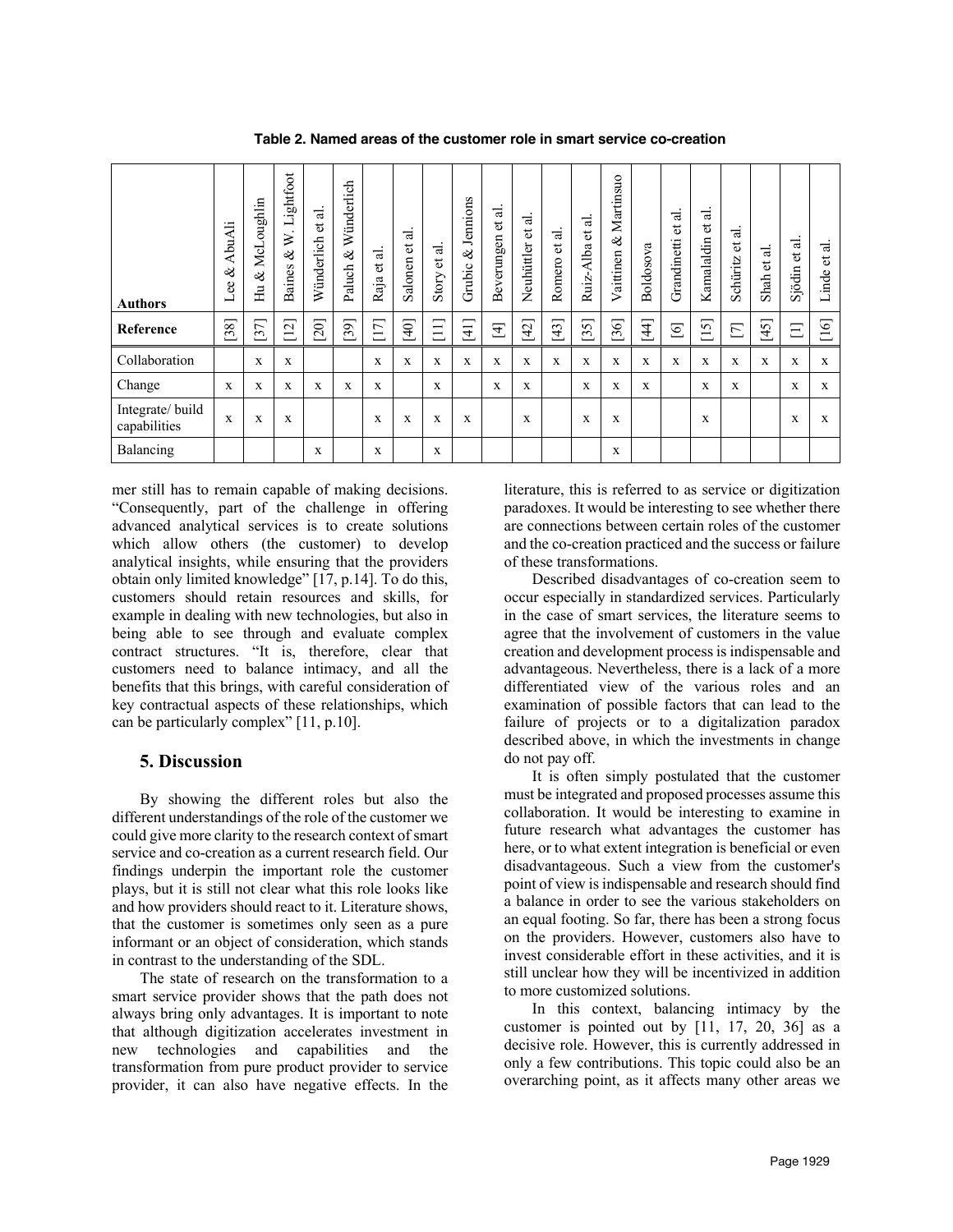have pointed out. For example, the customer needs to keep his own skills within the company in order to remain capable of making decisions [11]. Also, when it comes to collaboration and acting as an informant, the customer needs to find an appropriate balance between sharing their data and protecting it.

Another research stream is concerned with value co-destruction. Here it concerns the topic that by problems in the collaboration between providers and customers. Examples of this are misinformation, lack of trust, lack of behavior, and lack of ability to deliver ones promises which ultimately leads to value destruction instead of creation. Such factors can take place before or after a collaboration [46].

Further, we were able to plot the overarching phases of the smart service lifecycle named above [19]. The results are highlighted in Table 3, in the Appendix. Nonetheless, we were not able to differentiate in which phases, or even which specific tasks, customers take over as the definitions and descriptions of researched articles was not granular enough. However, the goal of this paper was not to equalize these understandings, but to develop a holistic picture of the described roles of the customer.

Basically, this systematic literature review provides a very good overview for understanding the role of the customer in industrial smart services. As further research, a forward and backward search would be recommended. This would consolidate the scientific validity and, perhaps, reveal additional roles of the customer. Furthermore, the exploration of other industries besides the manufacturing industry could be interesting and provide exciting insights into the view of the customer role in smart service co-creation.

#### **6. Acknowledgments**

This contribution is part of the projects "Smart Service Retrofits for the Highest Availability of Machinery and Equipment" (retrosmart) and "Development of a Privacy Management System for Personalized Assistance Systems in Production and Service" (PersonA) funded by the German Federal Ministry of Education and Research (grant numbers: 02K16C000 and 02L18B550).

#### **7. References**

- [1] Sjödin, D., V. Parida, M. Kohtamäki, and J. Wincent, "An agile co-creation process for digital servitization: A micro-service innovation approach", *Journal of Business Research 112*, 2020, pp. 478–491.
- [2] Coreynen, W., P. Matthyssens, and W. Van Bockhaven, "Boosting servitization through digitization: Pathways and dynamic resource configurations for

manufacturers", *Industrial Marketing Management 60*, 2017, pp. 42–53.

- [3] Sjödin, D., V. Parida, M. Jovanovic, and I. Visnjic, "Value Creation and Value Capture Alignment in Business Model Innovation: A Process View on Outcome‐Based Business Models", *Journal of Product Innovation Management 37*(2), 2020, pp. 158–183.
- [4] Beverungen, D., M. Matzner, and C. Janiesch, "Information systems for smart services", *Information Systems and e-Business Management 15*(4), 2017, pp. 781–787.
- [5] Kaltenbach, F., P. Marber, C. Gosemann, T. Bolts, and A. Kuhn, "Smart Services Maturity Level in Germany", *2018 IEEE International Conference on Engineering, Technology and Innovation (ICE/ITMC)*, IEEE (2018), 1–7.
- [6] Grandinetti, R., M.V. Ciasullo, M. Paiola, and F. Schiavone, "Fourth industrial revolution, digital servitization and relationship quality in Italian B2B manufacturing firms. An exploratory study", *The TQM Journal 32*(4), 2020, pp. 647–671.
- [7] Schüritz, R., B. Wixom, K. Farrell, and G. Satzger, "Value Co-Creation in Data-Driven Services: Towards a Deeper Understanding of the Joint Sphere", *ICIS*, 2019, pp. 10.
- [8] Schüritz, R., S. Seebacher, and R. Dorner, "Capturing Value from Data: Revenue Models for Data-Driven Services", (2017).
- [9] Anke, J., J. Poeppelbuss, and R. Alt, "It Takes More than Two to Tango: Identifying Roles and Patterns in Multi-Actor Smart Service Innovation", *Schmalenbach Business Review 72*(4), 2020, pp. 599– 634.
- [10] Beverungen, D., O. Müller, M. Matzner, J. Mendling, and J. vom Brocke, "Conceptualizing smart service systems", *Electronic Markets 29*(1), 2019, pp. 7–18.
- [11] Story, V.M., C. Raddats, J. Burton, J. Zolkiewski, and T. Baines, "Capabilities for advanced services: A multi-actor perspective", *Industrial Marketing Management 60*, 2017, pp. 54–68.
- [12] Baines, T., and H. W. Lightfoot, "Servitization of the manufacturing firm: Exploring the operations practices and technologies that deliver advanced services", *International Journal of Operations & Production Management 34*(1), 2013, pp. 2–35.
- [13] Töytäri, P., T. Turunen, M. Klein, et al., "Overcoming institutional and capability barriers to smart services", *Proceedings of the 50th Hawaii International Conference on System Sciences*, (2017).
- [14] Klein, M.M., S.S. Biehl, and T. Friedli, "Barriers to smart services for manufacturing companies – an exploratory study in the capital goods industry", *Journal of Business & Industrial Marketing 33*(6), 2018, pp. 846–856.
- [15] Kamalaldin, A., L. Linde, D. Sjödin, and V. Parida, "Transforming provider-customer relationships in digital servitization: A relational view on digitalization", *Industrial Marketing Management 89*, 2020, pp. 306–325.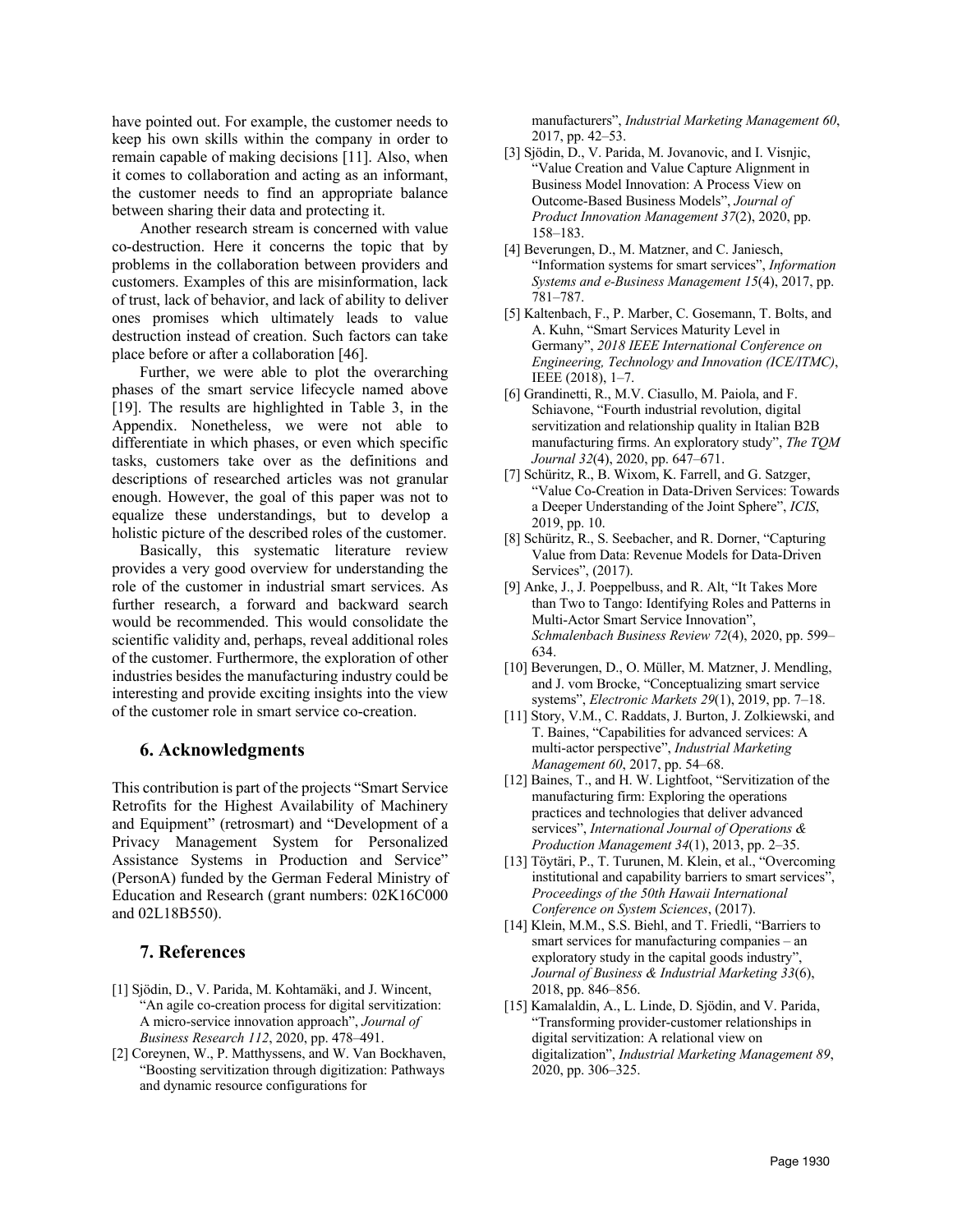- [16] Linde, L., J. Frishammar, and V. Parida, "Revenue Models for Digital Servitization: A Value Capture Framework for Designing, Developing, and Scaling Digital Services", *IEEE Transactions on Engineering Management*, 2021, pp. 1–16.
- [17] Raja, J.Z., T. Frandsen, and J. Mouritsen, "Exploring the managerial dilemmas encountered by advanced analytical equipment providers in developing serviceled growth strategies", *International Journal of Production Economics 192*, 2017, pp. 120–132.
- [18] Gillig, H., and K. Sailer, "User involvement in the innovation process: Development of a framework for e-services", *2012 18th International ICE Conference on Engineering, Technology and Innovation*, IEEE (2012), 1–11.
- [19] Dreyer, S., D. Olivotti, B. Lebek, and M.H. Breitner, "Focusing the customer through smart services: a literature review", *Electronic Markets 29*(1), 2019, pp. 55–78.
- [20] Wünderlich, N.V., F. v. Wangenheim, and M.J. Bitner, "High Tech and High Touch: A Framework for Understanding User Attitudes and Behaviors Related to Smart Interactive Services", *Journal of Service Research 16*(1), 2013, pp. 3–20.
- [21] Lim, C., and P.P. Maglio, "Data-Driven Understanding of Smart Service Systems Through Text Mining", *Service Science 10*(2), 2018, pp. 154– 180.
- [22] Wuenderlich, N.V., K. Heinonen, A.L. Ostrom, et al., "'Futurizing' smart service: implications for service researchers and managers", *Journal of Services Marketing 29*(6/7), 2015, pp. 442–447.
- [23] Payne, A.F., K. Storbacka, and P. Frow, "Managing the co-creation of value", *Journal of the Academy of Marketing Science 36*(1), 2008, pp. 83–96.
- [24] Prahalad, C.K., and V. Ramaswamy, "Co-creating unique value with customers", *Strategy & Leadership 32*(3), 2004, pp. 4–9.
- [25] Prahalad, C.K., and V. Ramaswamy, "Co-creation experiences: The next practice in value creation", *Journal of Interactive Marketing 18*(3), 2004, pp. 5– 14.
- [26] Gustafsson, A., P. Kristensson, and L. Witell, "Customer co‐creation in service innovation: a matter of communication?", *Journal of Service Management 23*(3), 2012, pp. 311–327.
- [27] Heirati, N., and V. Siahtiri, "Driving service innovativeness via collaboration with customers and suppliers: Evidence from business-to-business services", *Industrial Marketing Management 78*, 2019, pp. 6–16.
- [28] Vargo, S.L., and R.F. Lusch, "Institutions and axioms: an extension and update of service-dominant logic", *Journal of the Academy of Marketing Science 44*(1), 2016, pp. 5–23.
- [29] Eggert, A., W. Ulaga, P. Frow, and A. Payne, "Conceptualizing and communicating value in business markets: From value in exchange to value in use", *Industrial Marketing Management 69*, 2018, pp. 80–90.
- [30] Heidenreich, S., K. Wittkowski, M. Handrich, and T. Falk, "The dark side of customer co-creation: exploring the consequences of failed co-created services", *Journal of the Academy of Marketing Science 43*(3), 2015, pp. 279–296.
- [31] Galvagno, M., and D. Dalli, "Theory of value cocreation: a systematic literature review", *Managing Service Quality 24*(6), 2014, pp. 643–683.
- [32] Boukhris, A., A. Fritzsche, and K. Möslein, "Cocreation in the Early Stage of Product-service System Development", *Procedia CIRP 63*, 2017, pp. 27–32.
- [33] Templier, M., and G. Paré, "A Framework for Guiding and Evaluating Literature Reviews", *Communications of the Association for Information Systems 37*, 2015.
- [34] vom Brocke, J., A. Simons, K. Riemer, B. Niehaves, R. Plattfaut, and A. Cleven, "Standing on the Shoulders of Giants: Challenges and Recommendations of Literature Search in Information Systems Research", *Communications of the Association for Information Systems 37*, 2015.
- [35] Ruiz-Alba, J.L., A. Soares, M.A. Rodríguez-Molina, and D.M. Frías-Jamilena, "Servitization strategies from customers' perspective: the moderating role of co-creation", *Journal of Business & Industrial Marketing 34*(3), 2019, pp. 628–642.
- [36] Vaittinen, E., and M. Martinsuo, "Industrial customers' organizational readiness for new advanced services", *Journal of Manufacturing Technology Management 30*(7), 2019, pp. 1073–1096.
- [37] Hu, Y., and D. McLoughlin, "Creating new market for industrial services in nascent fields", *Journal of Services Marketing 26*(5), 2012, pp. 322–331.
- [38] Lee, J., and M. AbuAli, "Innovative Product Advanced Service Systems (I-PASS): methodology, tools, and applications for dominant service design", *The International Journal of Advanced Manufacturing Technology 52*(9–12), 2011, pp. 1161–1173.
- [39] Paluch, S., and N.V. Wünderlich, "Contrasting risk perceptions of technology-based service innovations in inter-organizational settings", *Journal of Business Research 69*(7), 2016, pp. 2424–2431.
- [40] Salonen, A., O. Saglam, and F. Hacklin, "Servitization as reinforcement, not transformation", *Journal of Service Management 28*(4), 2017, pp. 662–686.
- [41] Grubic, T., and I. Jennions, "Remote monitoring technology and servitised strategies – factors characterising the organisational application", *International Journal of Production Research 56*(6), 2018, pp. 2133–2149.
- [42] Neuhüttler, J., W. Ganz, and D. Spath, "An Integrative Quality Framework for Developing Industrial Smart Services", *Service Science 11*(3), 2019, pp. 157–171.
- [43] Romero, D., P. Gaiardelli, G. Pezzotta, and S. Cavalieri, "The Impact of Digital Technologies on Services Characteristics: Towards Digital Servitization", In F. Ameri, K.E. Stecke, G. von Cieminski and D. Kiritsis, eds., *Advances in Production Management Systems. Production Management for the Factory of the Future*. Springer International Publishing, Cham, 2019, 493–501.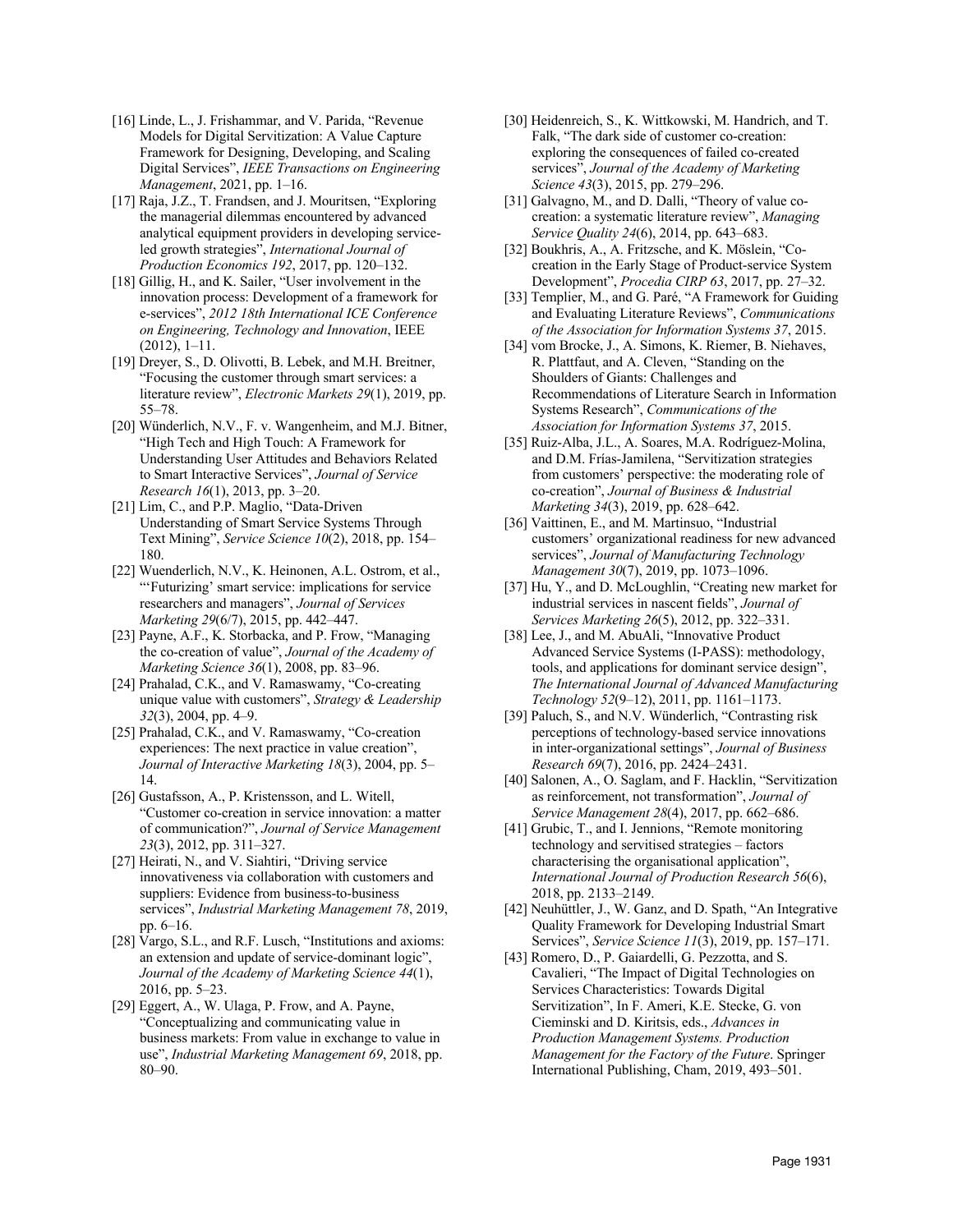- [44] Boldosova, V., "Telling stories that sell: The role of storytelling and big data analytics in smart service sales", *Industrial Marketing Management 86*, 2020, pp. 122–134.
- [45] Shah, S.A.A., M.S.S. Jajja, K.A. Chatha, and S. Farooq, "Servitization and supply chain integration:

## **8. Appendix**

#### **Table 3. Examined literature**

#### An empirical analysis", *International Journal of Production Economics 229*, 2020, pp. 107765.

[46] Järvi, H., A.-K. Kähkönen, and H. Torvinen, "When value co-creation fails: Reasons that lead to value codestruction", *Scandinavian Journal of Management 34*(1), 2018, pp. 63–77.

| Reference | Author                        | Year | Title                                                                                                                                      | Outlet                                                 | Focus  | Strategy | Design      | Transition   | Operation                 | Improveme   |
|-----------|-------------------------------|------|--------------------------------------------------------------------------------------------------------------------------------------------|--------------------------------------------------------|--------|----------|-------------|--------------|---------------------------|-------------|
| $[38]$    | Lee &<br>AbuAli               | 2011 | Innovative Product Advanced Service Systems (I-<br>PASS): methodology, tools, and applications for<br>dominant service design              | Int J Adv<br>Manuf<br>Technol                          | $\ast$ |          | X           |              |                           |             |
| $[37]$    | Hu &<br>McLoughlin            | 2012 | Creating new market for industrial services in<br>nascent fields                                                                           | Journal of<br>Services<br>Marketing                    | **     |          | X           | X            |                           | X           |
| $[12]$    | Baines &<br>W.<br>Lightfoot   | 2013 | Servitization of the manufacturing firm: Exploring<br>the operations practices and technologies that<br>deliver advanced services          | Int Jrnl of<br>Op & Prod<br>Mnagemnt                   | $**$   |          |             | X            | X                         |             |
| $[20]$    | Wünderlich<br>et al.          | 2013 | High Tech and High Touch: A Framework for<br>Understanding User Attitudes and Behaviors<br>Related to Smart Interactive Services           | Journal of<br>Service<br>Research                      | $\ast$ |          | Χ           |              | Χ                         | X           |
| $[39]$    | Paluch &<br>Wünderlich        | 2016 | Contrasting risk perceptions of technology-based<br>service innovations in inter-organizational settings                                   | Journal of<br><b>Business</b><br>Research              | $\ast$ |          | X           | X            | X                         |             |
| $[17]$    | Raja et al.                   | 2017 | Exploring the managerial dilemmas encountered<br>by advanced analytical equipment providers in<br>developing service-led growth strategies | International<br>Journal of<br>Production<br>Economics | $***$  | X        | X           |              | X                         |             |
| $[40]$    | Salonen et<br>al.             | 2017 | Servitization as reinforcement, not transformation                                                                                         | <b>JOSM</b>                                            | $\ast$ | X        | $\mathbf X$ |              | X                         |             |
| $[11]$    | Story et al.                  | 2017 | Capabilities for advanced services: A multi-actor<br>perspective                                                                           | Industrial<br>Marketing<br>Management                  | ***    | X        | X           | X            | X                         |             |
| $[41]$    | Grubic &<br>Jennions,<br>2018 | 2018 | Remote monitoring technology and servitised<br>strategies - factors characterising the<br>organisational application                       | International<br>Journal of<br>Production<br>Research  | $\ast$ |          |             | X            | X                         | X           |
| $[10]$    | Beverungen<br>et al., 2019    | 2019 | Conceptualizing smart service systems                                                                                                      | Electron<br>Markets                                    | **     |          | X           |              | X                         |             |
| $[42]$    | Neuhüttler<br>et al.          | 2019 | An Integrative Quality Framework for Developing<br><b>Industrial Smart Services</b>                                                        | Service<br>Science                                     | $\ast$ |          | X           | $\mathbf{X}$ |                           |             |
| $[43]$    | Romero et<br>al., 2019        | 2019 | The Impact of Digital Technologies on Services<br>Characteristics: Towards Digital Servitization,                                          | Advances in<br>Production<br>Management<br>Systems     | $\ast$ |          |             |              | X                         |             |
| $[35]$    | Ruiz-Alba<br>et al.           | 2019 | Servitization strategies from customers'<br>perspective: the moderating role of co-creation                                                | <b>JBIM</b>                                            | ***    |          | X           | $\mathbf X$  | $\boldsymbol{\mathrm{X}}$ | $\mathbf X$ |
| $[36]$    | Vaittinen &<br>Martinsuo      | 2019 | Industrial customers' organizational readiness for<br>new advanced services                                                                | <b>JMTM</b>                                            | $**$   | X        | X           | $\mathbf X$  | $\mathbf X$               |             |
| $[44]$    | Boldosova                     | 2020 | Telling stories that sell: The role of storytelling<br>and big data analytics in smart service sales                                       | Industrial<br>Marketing<br>Management                  | $\ast$ |          |             |              |                           | Χ           |